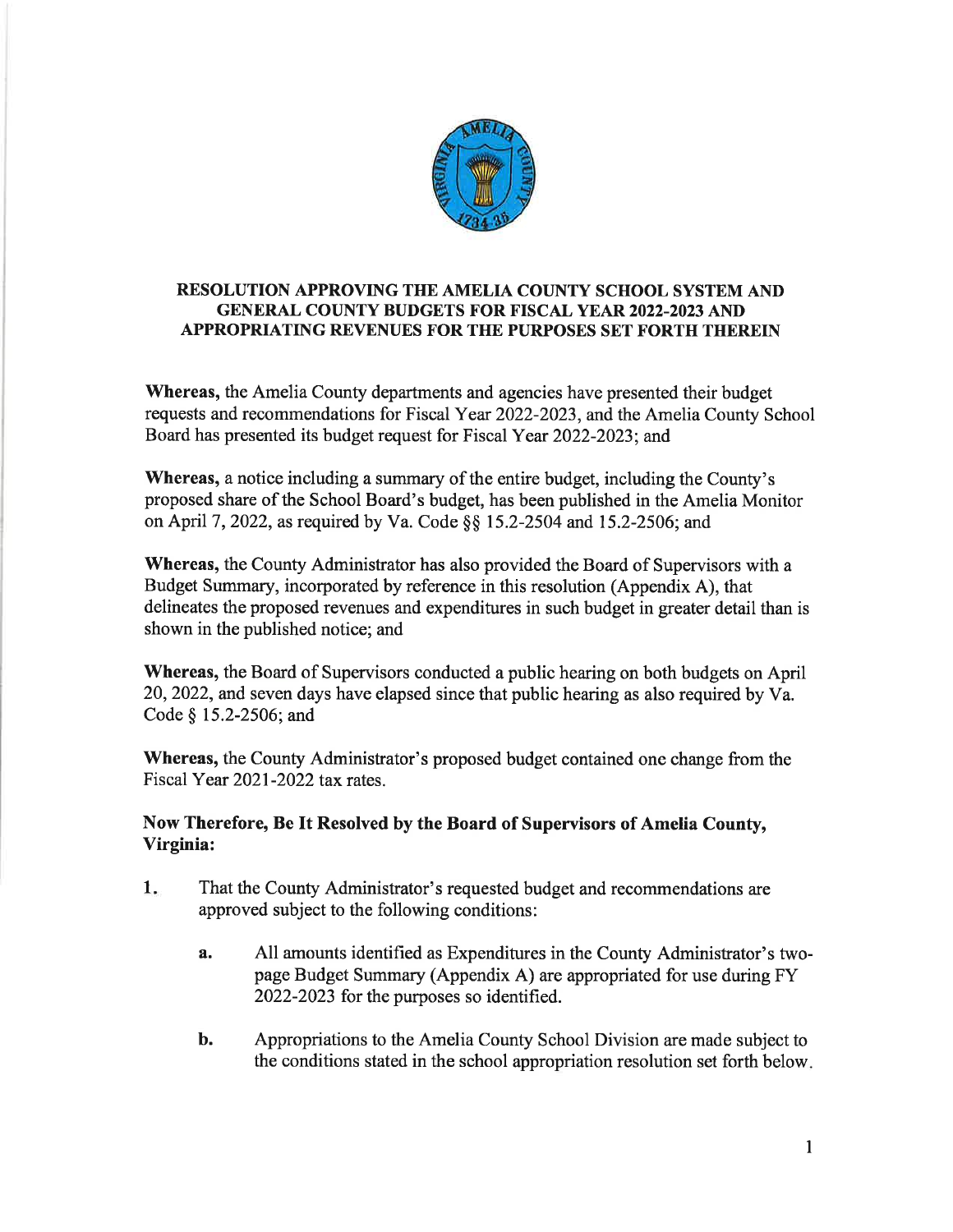- Unless otherwise provided by law, all amounts appropriated for purposes  $\mathbf{c}$ . listed in the County Administrator's two-page Budget Summary (Appendix A) that have not been expended as of June 30, 2023, shall revert to the unexpended balance of the County's General Fund.
- All amounts identified in the section of the County Administrator's two- $\mathbf{d}$ . page Budget Summary (Appendix A) listing the Capital Improvement Plan Budget are appropriated to a fund designated as the Amelia County Capital Improvement Fund for the projects or equipment purchases so identified.
- Such capital appropriations shall be continuing, and unexpended amounts e. in that budget shall not revert to the General Fund, but amounts remaining upon completion of any approved project or purchase may be shifted to any other approved project or purchase in such Capital Improvement Fund.
- f. Amounts reflected in the published budget summary and delineated in the County Administrator's two-page Budget Summary (Appendix A) for debt service are appropriated for that purpose, and the County Treasurer is authorized and directed to transfer funds for such payments in accordance with the terms of applicable bond indentures or other financing agreements.
- The budget of the Amelia Court House Sanitary District is approved, and g. the amounts delineated in the County Administrator's two-page Budget Summary (Appendix A) are appropriated for operations and debt service for the water and sewer systems in the Sanitary District.
- The current schedule of rates and fees for water and sewer connections h. and services is reapproved for FY2022-2023 pending further action by the Board of Supervisors.
- The tax rate on real property for the 2022 tax year shall be \$0.51 per \$100 i. of assessed valuation, which represents no change from current year rates.
- Personal property tax rates for the 2022 tax year shall be \$2.91 per \$100 of j. assessed valuation, which represents a decrease from current year rates.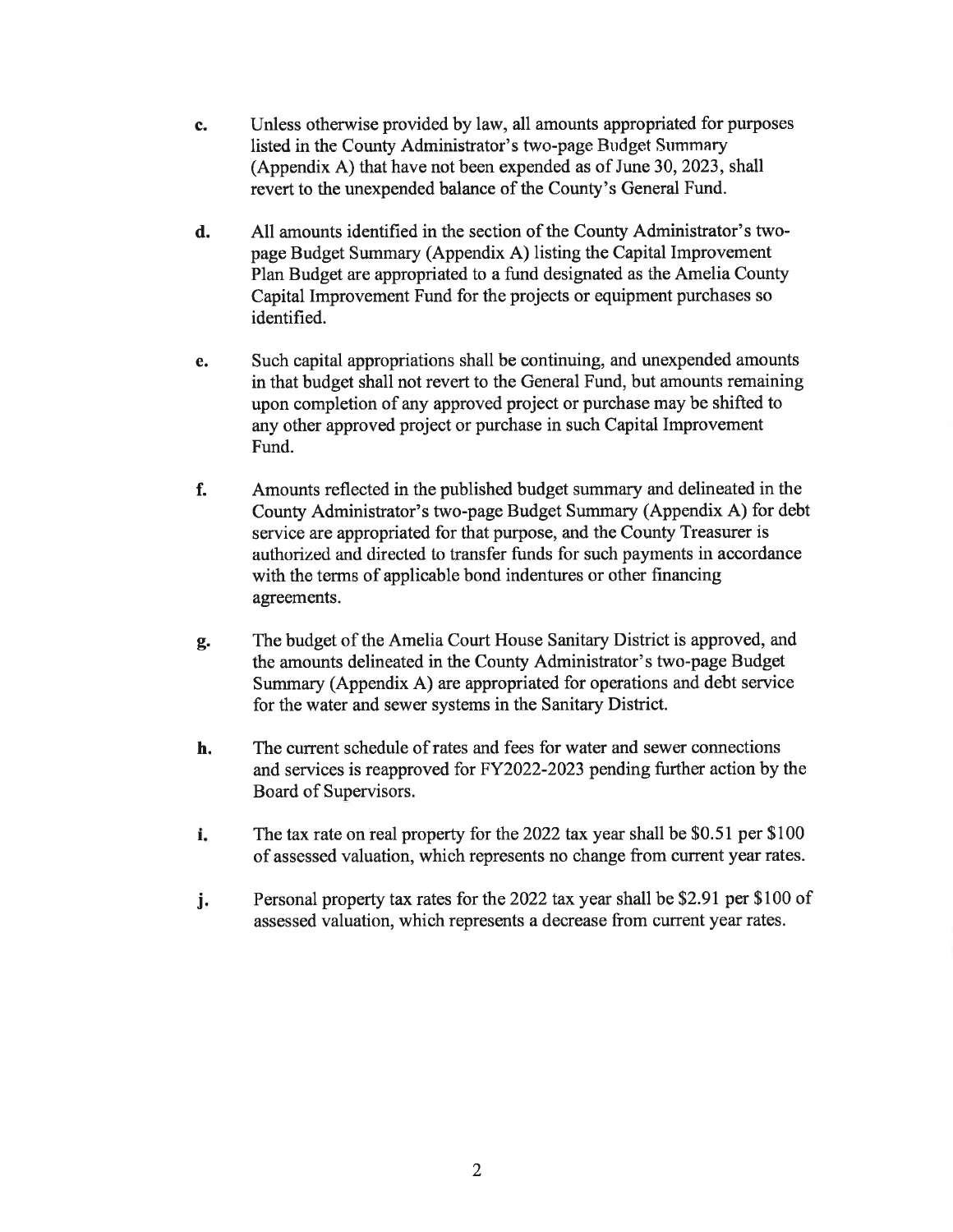- k. All other fees and charges for County permits, programs or services are unchanged from the current year with the exception of certain zoning fees. for which increases have been proposed and advertised for consideration by ordinance on April 20, 2022, and certain building inspection fees, for which a resolution will be brought before the Board before July 1, 2022. Such increases are accounted for in the proposed budget. Such fees and charges are shown on the County Fee Schedule (Appendix B).
- $\mathbf{l}$ . The County Administrator may increase revenue and expenditure appropriations for the following items of non-budgeted revenue that may occur during the fiscal year:
	- i. Refunds or reimbursements made to the County for which the County has expended funds directly related to that refund or reimbursement.
	- ii. Additional, unbudgeted grants received during the fiscal year for which there is sufficient revenue to defray expenditures.
	- iii. Funds received by the County from asset for feitures for operating expenditures directly related to drug enforcement.
- m. Amounts shown as revenues in the County Administrator's one-page Budget Summary (Appendix A) are estimates based upon the best information available at this time. If the County Administrator determines that total actual revenues received may be less than the total of budgeted expenditures, he shall take appropriate action to reduce expenditures to the amount available and shall report such action to the Board of Supervisors. which may then take further actions to adjust expenditures and/or revenues.
- $2.$ The School Board's proposed budget is approved with the following conditions:
	- As provided by Va. Code Section 22.1-100 all unexpended amounts in the a. School Division Operating Budget derived from the Commonwealth, which is referred to as 'Fund 1' by the School Division, shall revert to the fund of the Commonwealth from which derived unless the State Board of Education directs otherwise. All sums derived from County funds unexpended in any year shall revert to the County's General Fund at the close of the fiscal year unless the Board of Supervisors directs otherwise.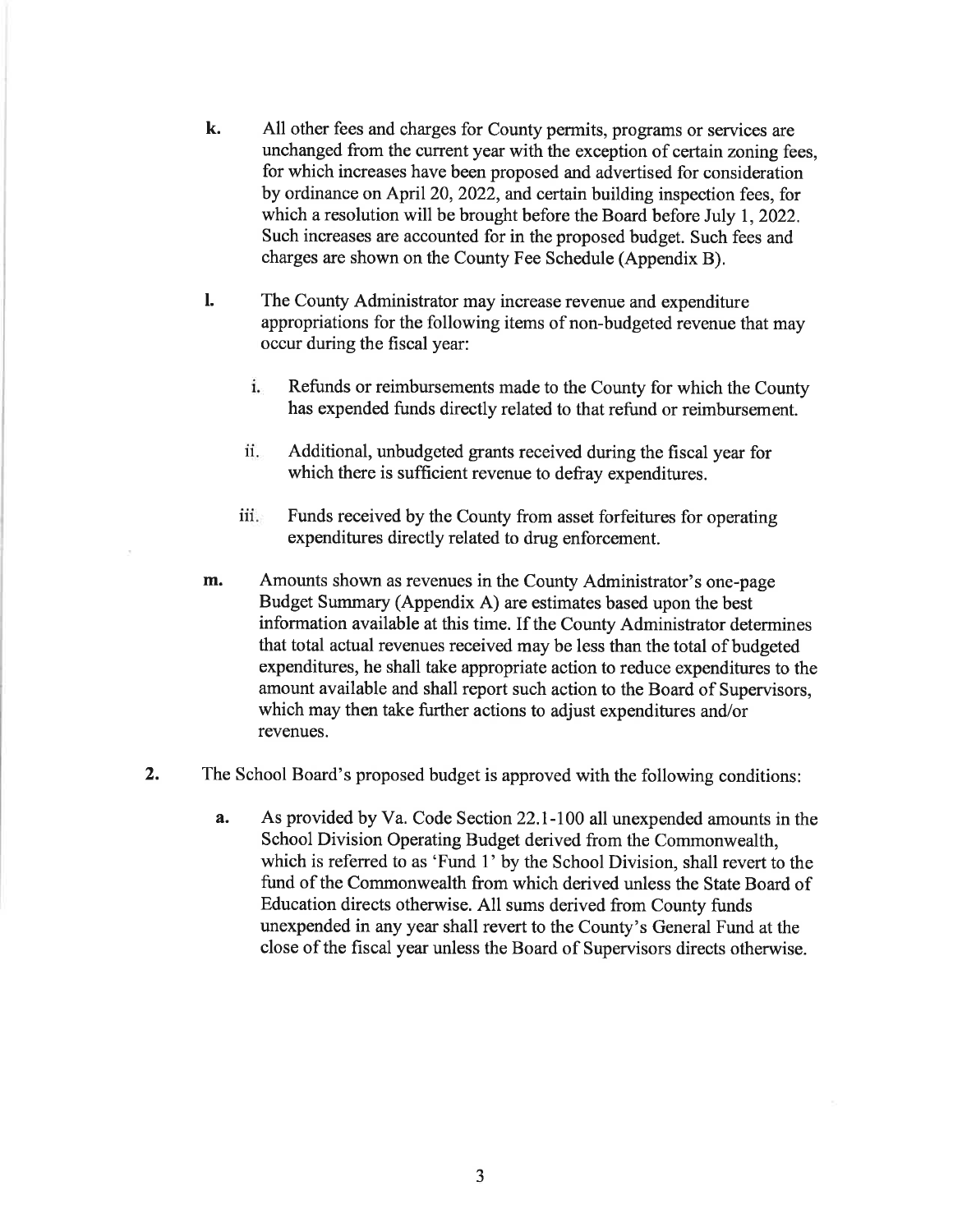Subject to the following conditions on appropriations, the School Board  $\mathbf{b}$ . budget is approved based on estimated total revenues of \$22,847,933, from County, State, Federal and other sources.

| County funds - Operating  | \$7,349,717 |
|---------------------------|-------------|
| County funds - Textbook   | 70,729      |
| <b>Total County funds</b> | \$7,420,446 |

In no event shall County general fund expenditures for school purposes exceed such amount.

| <b>State funds - Operating</b> | \$12,968,442 |
|--------------------------------|--------------|
| State funds – Textbook         | 129,414      |
| State funds – Cafeteria        | 36,266       |
| <b>Total State funds</b>       | \$13,134,122 |

State revenue estimates are based on the state budget as passed by the General Assembly and signed by the Governor. The state budget has not yet been approved as of the date of this resolution. The budget includes an anticipated Average Daily Membership (ADM) for Amelia Public Schools of 1540. The Board of Supervisors hereby appropriates the amount of state revenues actually received during such fiscal year for School Board purposes. If Amelia's ADM is below the anticipated number, it shall be the responsibility of the School Board to direct the Superintendent in reducing expenditures accordingly.

| <b>Total Federal funds</b> | \$1,986,700   |
|----------------------------|---------------|
| Federal funds – Cafeteria  | 1,113,328     |
| Federal funds - Operating  | 873,372<br>S. |

Appropriation of such Federal funds is limited to the amounts approved by the responsible Federal agencies, applied for in a timely manner by the School Board, and actually received in the 2022-2023 fiscal year.

| Other funds $-$ Operating | S | 300,265 |
|---------------------------|---|---------|
| Other funds – Cafeteria   |   | 6,400   |
| <b>Total Other funds</b>  |   | 306,665 |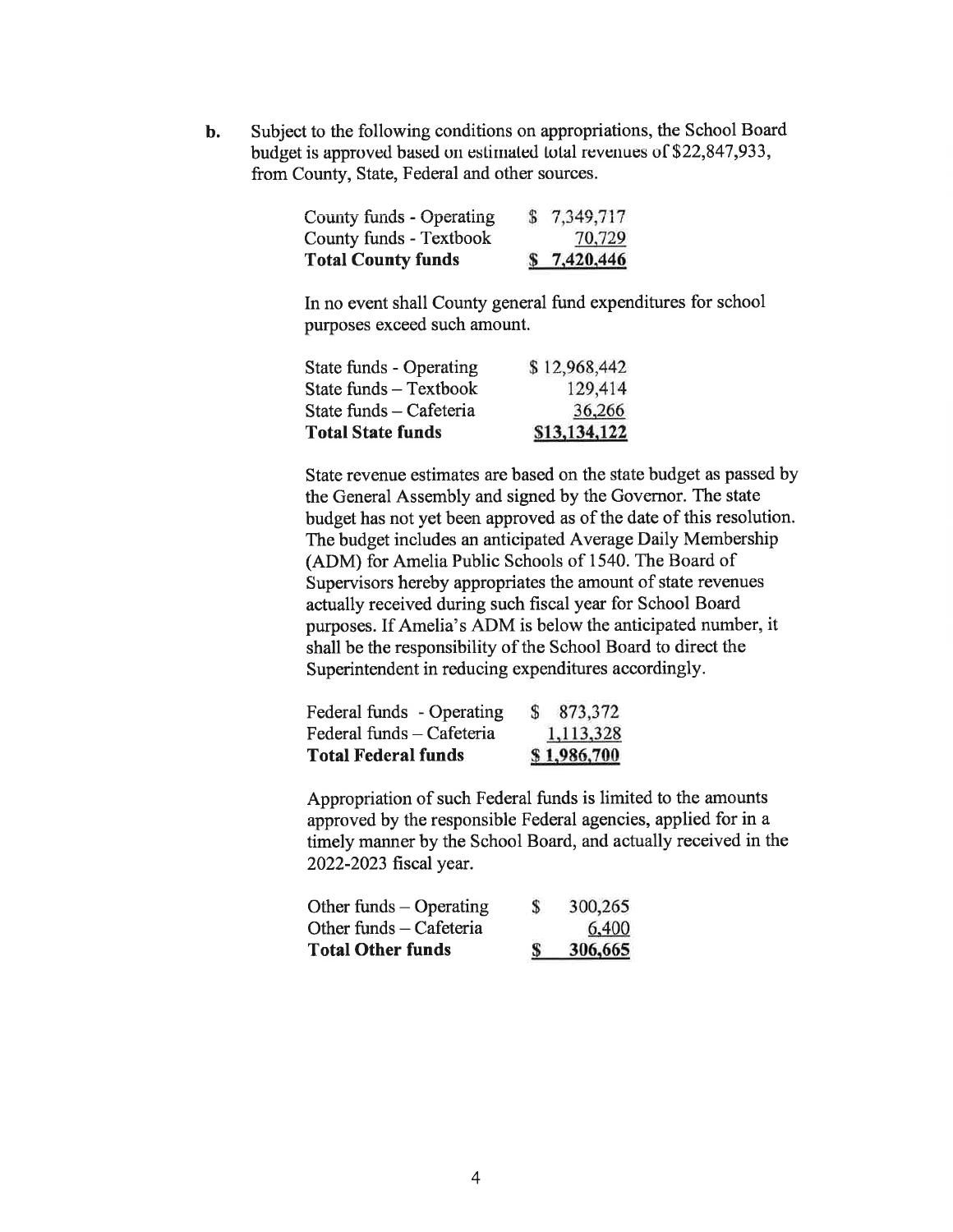Other funds include but are not limited to cafeteria receipts, student fees and charges, contributions, rent receipts, and other amounts received from non-governmental sources. The Board of Supervisors appropriates the amounts actually received from such sources, subject to any condition or limitation lawfully imposed on their use.

## Total Estimated School Board Revenues \$22,847,933

Adopted: April 28, 2022

David M. Felts, Jr., Chairman **Board of Supervisors** Amelia County, Virginia

ATTEST:

A. Taylor(Harvie III, Clerk of the Board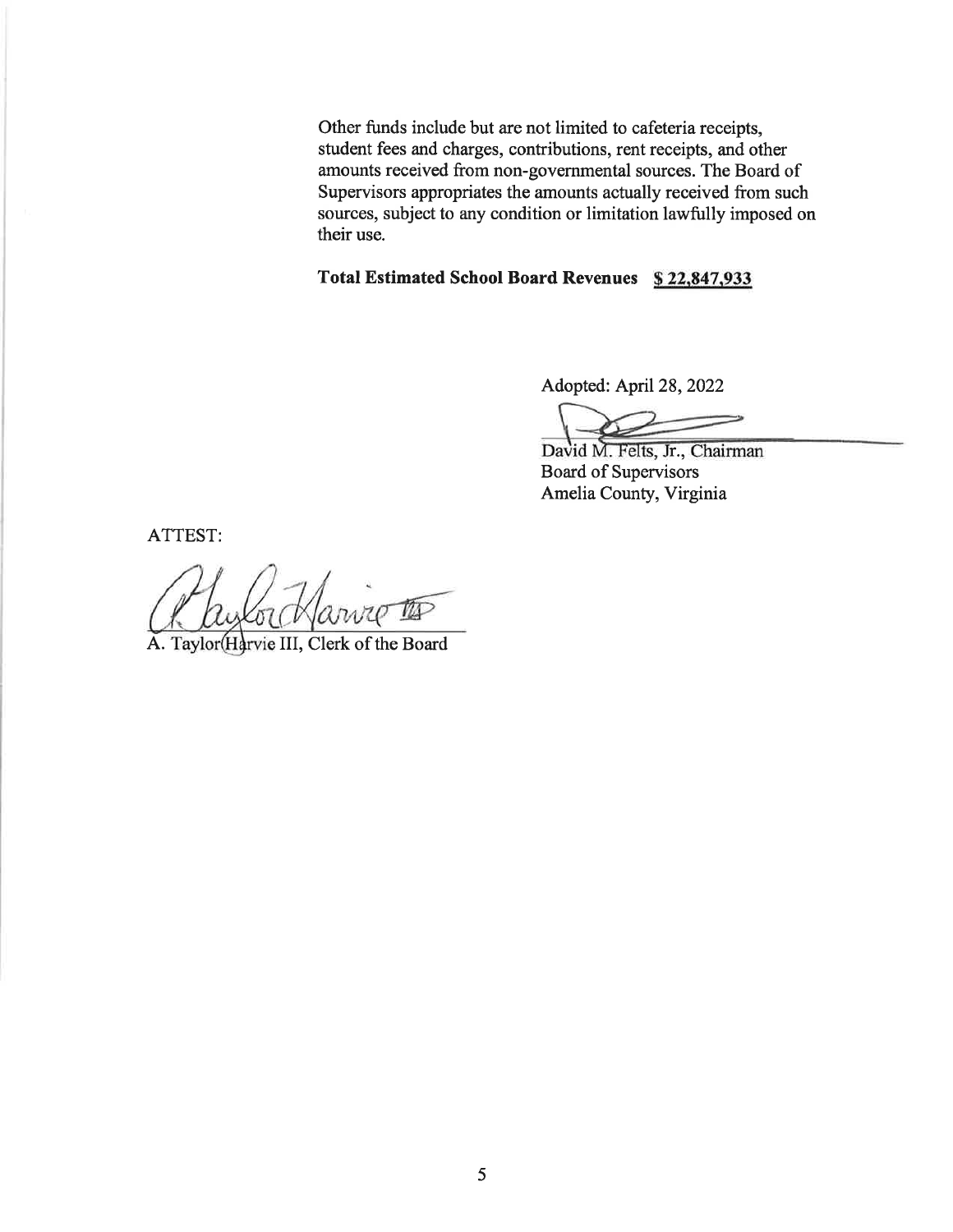#### AMELIA COUNTY, VIRGINIA AND A COUNTY AND A COUNTY AND A COUNTY AND A COUNTY AND A COUNTY AND A COUNTY AND A COUNTY A ADOPTED BUDGET FISCAL YEAR JULY 1, 2022 TO JUNE 30, 2023

|                                                           | Revenue Summary            |                         |                     | Tax Rate Per \$100 Valuation                                      | FY 2022                         | FY 2023           |
|-----------------------------------------------------------|----------------------------|-------------------------|---------------------|-------------------------------------------------------------------|---------------------------------|-------------------|
|                                                           |                            |                         |                     | Real Estate                                                       | 0.51                            | 0.51              |
| Local Revenue:                                            | FY 2022                    | FY 2023                 | Difference          | <b>Mobile Homes</b>                                               | 0.51                            | 0.51              |
| General property taxes                                    | 10,735,870                 | 12,785,104              | 2,049,234           | Personal Property                                                 | 4.15                            | 2.91              |
| Other local taxes                                         | 2,128,941                  | 2,503,300               | 374,359             | Machinery & Tools                                                 | 1.00                            | 1.00              |
| Permits, fees, licenses                                   | 164,525                    | 327,550                 | 163,025             | Fire & Rescue                                                     | 0.50                            | 0.50              |
| Fines & forfeitures                                       | 46,250                     | 71,995                  | 25,745              | <b>Public Service RE</b>                                          | 0.51                            | 0.51              |
| Use of money & prop.                                      | 93,200                     | 109,500                 | 16,300              | Public Service PP                                                 | 4.15                            | 2.91              |
| Charges for services                                      | 3,339,930                  | 3,670,400               | 330,470             |                                                                   |                                 |                   |
| Miscellaneous revenue                                     | 135,185                    | 138,565                 | 3,380               | Amelia County Capital Improvement Program                         |                                 |                   |
| Recovered cost                                            | 325,000                    | 333,000                 | 8,000               | The County of Amelia's Capital Improvement Program is a five-year |                                 |                   |
| <b>Total Local Revenue</b>                                | 16,968,901                 | 19,939,414              | 2,970,513           | plan and the FY 2023 budget includes funding for \$5,124,065.     |                                 |                   |
| Revenue from the State:                                   |                            |                         |                     | Five-Year Capital Improvement Program Summary                     |                                 |                   |
| Non-Categorical Aid                                       | 1,316,513                  | 1,372,013               | 55,500              | FY2023                                                            |                                 | 5,124,065         |
| <b>Shared Expenses</b>                                    | 1,552,766                  | 1,906,966               | 354,200             | FY2024                                                            |                                 | 16,286,415        |
| <b>Social Services</b>                                    | 619,230                    | 461,712                 | (157, 518)          | FY2025                                                            |                                 | 4,200,000         |
| Other Categorical Aid                                     | 753,634                    | 799,479                 | 45,845              | FY2026                                                            |                                 | 16,183,097        |
| Total Revenue from the State                              | 4,242,143                  | 4,540,170               | 298,027             | FY2027                                                            |                                 | 79,746,320        |
|                                                           |                            |                         |                     | Total                                                             |                                 | 121,539,897       |
| Revenue from the Federal Govt:                            |                            |                         |                     |                                                                   |                                 |                   |
| Categorical Aid                                           | 896,337                    | 1,127,802               | 231,465             | FY 2023 Capital Improvement Program Budget                        |                                 |                   |
|                                                           |                            |                         |                     | Project                                                           |                                 | Cost              |
| Other Revenue:                                            |                            |                         |                     | County Radio System Upgrade                                       |                                 | 2,896,950         |
| Courthouse Security Fund                                  | 20,000                     | 24,000                  | 4,000               | <b>ACES HVAC Replacement</b>                                      |                                 | 688,050           |
| Proffers Fund<br>Economic Development Authority Fund      |                            | 70,000                  | 70,000              | New Animal Shelter - Phase I                                      |                                 | 350,000           |
| <b>School Funds</b>                                       | 126,400                    | 129,000                 | 2,600               | Hindle Building - Design and Renovation Prep                      |                                 | 300,000           |
| Use of General Fund Balance                               | 14,235,752                 | 15,427,487              | 1,191,735           | ACMS Gym/Locker Room Roof                                         |                                 | 280,000           |
| Use of Capital Improvement Fund Balance                   | 2,639,072                  | 862,229                 | (1,776,843)         | <b>ACHS Bathroom Renovation Planning</b>                          |                                 | 205,000<br>90,000 |
| Special Revenue Fund Balance                              | (809, 707)<br>(187, 100)   | 1,859,065<br>(145, 400) | 2,668,772<br>41,700 | RGA HVAC Replacement<br>Gym and Field Scoreboards                 |                                 | 79,465            |
| <b>Total Other Revenue</b>                                | 16,024,417                 | 18,226,381              | 2,201,964           | Courthouse Window Upgrade                                         |                                 | 60,000            |
|                                                           |                            |                         |                     | Rec Gym Safety Upgrades - Bleachers                               |                                 | 54,600            |
| <b>Sanitary District Revenues</b>                         | 498,500                    | 499,000                 | 500                 | Wastewater System Inflow and Infiltration Study                   |                                 | 50,000            |
| Sanitary District - Transfer in from General Fund         | 300,177                    |                         | (300, 177)          | <b>ACES Front Exterior Envelope</b>                               |                                 | 40,000            |
| <b>Total Sanitary District</b>                            | 798,677                    | 499,000                 | (299, 677)          | <b>ACHS Metal Wall Replacement</b>                                |                                 | 30,000            |
|                                                           |                            |                         |                     | Total                                                             |                                 | 5,124,065         |
| <b>Total Fiscal Year Revenues</b>                         | 38,930,475                 | 44,332,767              | 5,402,292           |                                                                   |                                 |                   |
|                                                           | <b>Expenditure Summary</b> |                         |                     |                                                                   | Summary of Debt Payments        |                   |
|                                                           |                            |                         |                     | Funds                                                             | FY 2022                         | FY 2023           |
|                                                           | FY 2022                    | FY 2023                 | Difference          | School/General Debt Service                                       | 497,186                         | 487,587           |
| <b>Board of Supervisors</b>                               | 104,328                    | 100,676                 | (3,652)             | Water Debt Service                                                | 43,772                          | 30,974            |
| County Administrator                                      | 345,192                    | 297,746                 | (47, 446)           | Sewer Debt Service                                                |                                 |                   |
| <b>DMV Services</b>                                       | 101,914                    | 111,674                 | 9,760               | <b>Total Debt</b>                                                 | 540,958                         | 518,561           |
| <b>Legal Services</b>                                     | 85,403                     | 90,304                  | 4,901               |                                                                   |                                 |                   |
| Independent Auditor                                       | 47,150                     | 53,500                  | 6,350               |                                                                   |                                 |                   |
| Commissioner of the Revenue                               | 288,055                    | 329,561                 | 41,506              |                                                                   | Amelia County Sanitary District |                   |
| Reassessment                                              | 75,000                     | 71,250                  | (3,750)             |                                                                   |                                 |                   |
| <b>Equilization Board</b>                                 |                            | 995                     | 995                 | There were no rate increases adopted for water, sewer, or         |                                 |                   |
| Treasurer                                                 | 333,992                    | 361,939                 | 27,947              | availability / connection fees in the FY 2023 Amelia County       |                                 |                   |
| Finance                                                   | 276,172                    | 285,407                 | 9,235               | Sanitary District.                                                |                                 |                   |
| <b>Information Technology</b>                             | 153,485                    | 93,100                  | (60, 385)           |                                                                   |                                 |                   |
| Comprehensive Services Act                                | 495,000                    | 470,000                 | (25,000)            |                                                                   | FY 2022                         | FY 2023           |
| Electoral Board/Officials                                 | 43,115                     | 49,182                  | 6,067               | <b>Water Operations</b>                                           | 278,604                         | 281,201           |
| Registrar                                                 | 153,241                    | 155,196                 | 1,955               | <b>Sewer Operations</b>                                           | 476,301                         | 473,594           |
| Circuit Court<br>General District Court                   | 9,325                      | 9,405<br>19,945         | 80<br>1,000         | <b>Debt Payments</b>                                              | 43,772                          | 30,974<br>785,769 |
| <b>Special Magistrates</b>                                | 18,945<br>250              | 175                     | (75)                | <b>Total Budget</b>                                               | 798,677                         |                   |
| Clerk of Circuit Court                                    | 323,370                    | 355,590                 | 32,220              |                                                                   |                                 |                   |
| Law Library                                               | 4,464                      | 4,374                   | (90)                |                                                                   | <b>Budget Adoption</b>          |                   |
| Victim/Witness                                            |                            |                         | 3,055               | A public hearing on the FY 2023 budget was held April 20, 2022.   |                                 |                   |
|                                                           |                            |                         |                     |                                                                   |                                 |                   |
|                                                           | 75,989                     | 79,044                  |                     |                                                                   |                                 |                   |
| Commonwealth's Attorney                                   | 359,803                    | 441,731                 | 81,928              | The budget was formally adopted by the Board of Supervisors on    |                                 |                   |
| Sheriff / 911 System                                      | 3,187,156                  | 3,399,957               | 212,801             | April 28, 2022.                                                   |                                 |                   |
| Volunteer Fire Department<br>Ambulance and Rescue Service | 264,850                    | 271,100                 | 6,250               |                                                                   |                                 |                   |
| County/City Operated Institutions                         | 468,450<br>781,000         | 685,262<br>877,600      | 216,812<br>96,600   |                                                                   |                                 |                   |
| Court Services Unit                                       | 10,020                     | 17,774                  | 7,754               |                                                                   |                                 |                   |
| <b>Building Inspections</b>                               | 177,779                    | 171,787                 | (5,992)             |                                                                   |                                 |                   |
| Animal Control                                            | 191,718                    | 199,670                 | 7,952               |                                                                   |                                 |                   |
| Medical Examiner                                          | 160                        | 200                     | 40                  |                                                                   |                                 |                   |
| <b>Emergency Management</b>                               | 192,853                    | 184,141                 | (8, 712)            |                                                                   |                                 |                   |
| <b>Street Lights</b>                                      | 5,200                      | 4,750                   | (450)               |                                                                   |                                 |                   |
| <b>Environmental Services</b>                             | 220,279                    | 221,902                 | 1,623               |                                                                   |                                 |                   |
| <b>General Properties</b>                                 | 946,575                    | 1,004,528               | 57,953              |                                                                   |                                 |                   |
| Local Health Department                                   | 135,818                    | 151,756                 | 15,938              |                                                                   |                                 |                   |
| Crossroads Services Board<br>Area Agency on Aging         | 69,000<br>14,815           | 69,000<br>14,815        |                     |                                                                   |                                 |                   |

| ary     |            |             | Tax Rate Per \$100 Valuation                                      | FY 2022 | FY 2023     |
|---------|------------|-------------|-------------------------------------------------------------------|---------|-------------|
|         |            |             | <b>Real Estate</b>                                                | 0.51    | 0.51        |
| FY 2022 | FY 2023    | Difference  | Mobile Homes                                                      | 0.51    | 0.51        |
| 35,870  | 12,785,104 | 2,049,234   | Personal Property                                                 | 4.15    | 2.91        |
| 28,941  | 2,503,300  | 374,359     | Machinery & Tools                                                 | 1.00    | 1.00        |
| 64,525  | 327,550    | 163,025     | Fire & Rescue                                                     | 0.50    | 0.50        |
| 46,250  | 71,995     | 25,745      | <b>Public Service RE</b>                                          | 0.51    | 0.51        |
| 93,200  | 109,500    | 16,300      | Public Service PP                                                 | 4.15    | 2.91        |
| 39,930  | 3,670,400  | 330,470     |                                                                   |         |             |
| 35,185  | 138,565    | 3,380       | Amelia County Capital Improvement Program                         |         |             |
| 25,000  | 333,000    | 8,000       | The County of Amelia's Capital Improvement Program is a five-year |         |             |
| 68,901  | 19,939,414 | 2,970,513   | plan and the FY 2023 budget includes funding for \$5,124,065.     |         |             |
|         |            |             | Five-Year Capital Improvement Program Summary                     |         |             |
| 16,513  | 1,372,013  | 55,500      | FY2023                                                            |         | 5,124,065   |
| 52,766  | 1,906,966  | 354,200     | FY2024                                                            |         | 16,286,415  |
| 19,230  | 461,712    | (157, 518)  | FY2025                                                            |         | 4,200,000   |
| 53,634  | 799,479    | 45,845      | FY2026                                                            |         | 16,183,097  |
| 42,143  | 4,540,170  | 298,027     | FY2027                                                            |         | 79,746,320  |
|         |            |             | Total                                                             |         | 121,539,897 |
|         |            |             |                                                                   |         |             |
| :96,337 | 1,127,802  | 231,465     | FY 2023 Capital Improvement Program Budget                        |         |             |
|         |            |             | Project                                                           |         | Cost        |
|         |            |             | County Radio System Upgrade                                       |         | 2,896,950   |
| 20,000  | 24,000     | 4,000       | <b>ACES HVAC Replacement</b>                                      |         | 688,050     |
|         | 70,000     | 70,000      | New Animal Shelter - Phase I                                      |         | 350,000     |
| 26,400  | 129,000    | 2,600       | Hindle Building - Design and Renovation Prep                      |         | 300,000     |
| :35,752 | 15,427,487 | 1,191,735   | ACMS Gym/Locker Room Roof                                         |         | 280,000     |
| 39,072  | 862,229    | (1,776,843) | <b>ACHS Bathroom Renovation Planning</b>                          |         | 205,000     |
| 09,707) | 1,859,065  | 2,668,772   | RGA HVAC Replacement                                              |         | 90,000      |
| 87,100) | (145, 400) | 41,700      | Gym and Field Scoreboards                                         |         | 79,465      |
| 24,417  | 18,226,381 | 2,201,964   | Courthouse Window Upgrade                                         |         | 60,000      |
|         |            |             | Rec Gym Safety Upgrades - Bleachers                               |         | 54,600      |
| 98,500  | 499,000    | 500         | Wastewater System Inflow and Infiltration Study                   |         | 50,000      |
| 00,177  |            | (300, 177)  | <b>ACES Front Exterior Envelope</b>                               |         | 40,000      |
| '98,677 | 499,000    | (299, 677)  | <b>ACHS Metal Wall Replacement</b>                                |         | 30,000      |
|         |            |             | Total                                                             |         | 5,124,065   |
| 30,475  | 44,332,767 | 5,402,292   |                                                                   |         |             |
|         |            |             |                                                                   |         |             |
| nary    |            |             | Summary of Debt Payments                                          |         |             |
|         |            |             | Funds                                                             | FY 2022 | FY 2023     |
| FY 2022 | FY 2023    | Difference  | School/General Debt Service                                       | 497,186 | 487,587     |
| 04,328  | 100,676    | (3,652)     | Water Debt Service                                                | 43,772  | 30,974      |
| 45,192  | 297,746    | (47, 446)   | Sewer Debt Service                                                |         |             |
| 01,914  | 111,674    | 9,760       | <b>Total Debt</b>                                                 | 540.958 | 518,561     |
| 85,403  | 90,304     | 4,901       |                                                                   |         |             |
| 47,150  | 53,500     | 6,350       |                                                                   |         |             |
| 88,055  | 329,561    | 41,506      | Amelia County Sanitary District                                   |         |             |
| 75,000  | 71,250     | (3,750)     |                                                                   |         |             |
|         | 995        | 995         | There were no rate increases adopted for water, sewer, or         |         |             |
| 33,992  | 361,939    | 27,947      | availability / connection fees in the FY 2023 Amelia County       |         |             |
| 76,172  | 285,407    | 9,235       | Sanitary District.                                                |         |             |
| 53,485  | 93,100     | (60, 385)   |                                                                   |         |             |

|  |                         | FY 2022 | FY 2023 |
|--|-------------------------|---------|---------|
|  | <b>Water Operations</b> | 278.604 | 281.201 |
|  | <b>Sewer Operations</b> | 476,301 | 473,594 |
|  | <b>Debt Payments</b>    | 43.772  | 30.974  |
|  | <b>Total Budget</b>     | 798.677 | 785,769 |
|  |                         |         |         |

### Budget Adoption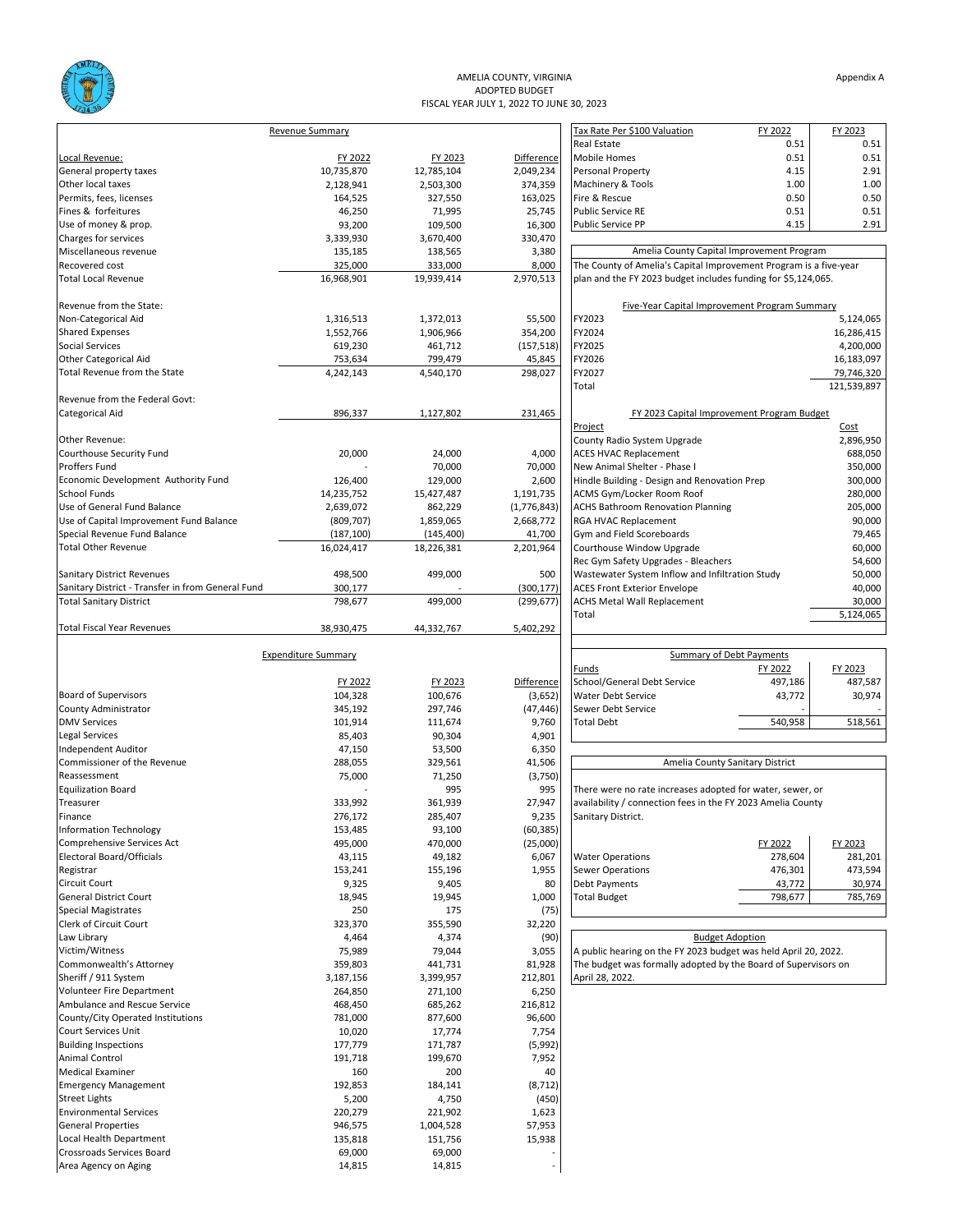|                                             | FY 2022    | FY 2023    | Difference |
|---------------------------------------------|------------|------------|------------|
| Social Services Board                       | 2,694      | 1,618      | (1,076)    |
| <b>Community Organization Contributions</b> | 65,625     | 75,974     | 10,349     |
| <b>Community Colleges</b>                   | 1.080      | 1.068      | (12)       |
| Parks and Recreation                        | 270,341    | 297,989    | 27,648     |
| <b>Recreation Programs</b>                  | 115,050    | 123,579    | 8,529      |
| Library Administration                      | 426,025    | 448,320    | 22,295     |
| Planning/Zoning                             | 166,667    | 265,916    | 99,249     |
| <b>Board of Zoning Appeals</b>              | 120        | 80         | (40)       |
| <b>Economic Development</b>                 | 93,342     | 27,250     | (66,092)   |
| Soil/Water Conservation Dist                | 12,900     | 12,900     |            |
| <b>Extension Service</b>                    | 82,353     | 81,868     | (485)      |
| Operating Equipment and Vehicles            | 1,184,549  | 1,040,200  | (144, 349) |
| <b>Total Department Expenditures</b>        | 12,380,612 | 13,031,798 | 651,186    |
| Debt Service                                | 497,186    | 487,587    | (9,599)    |
| Miscellaneous / Nondepartmental             | 75,000     |            | (75,000)   |
| Transfer to Sanitary District               | 300,177    |            | (300, 177) |
| <b>Total Non-Departmental Expenditures</b>  | 872,363    | 487,587    | (384, 776) |
| Social Services Department                  | 2,166,451  | 2,055,615  | (110, 836) |
| Capital Improvement Plan                    | 1,702,293  | 5,124,065  | 3,421,772  |
| School Operations (Local Funds)             | 6,774,327  | 7,420,446  | 646,119    |
| School Operations (Non-Local Funds)         | 13,415,054 | 14,271,493 | 856,439    |
| School Cafeteria                            | 820,698    | 1,155,994  | 335,296    |
| <b>Total School Division</b>                | 21,010,079 | 22,847,933 | 1,837,854  |
| <b>GOVERNMENTAL FUND TOTAL</b>              | 38,131,798 | 43,546,998 | 5,415,200  |
| Sanitary District Fund                      | 798,677    | 785,769    | (12,908)   |
| TOTAL FISCAL YEAR BUDGET                    | 38,930,475 | 44,332,767 | 5,402,292  |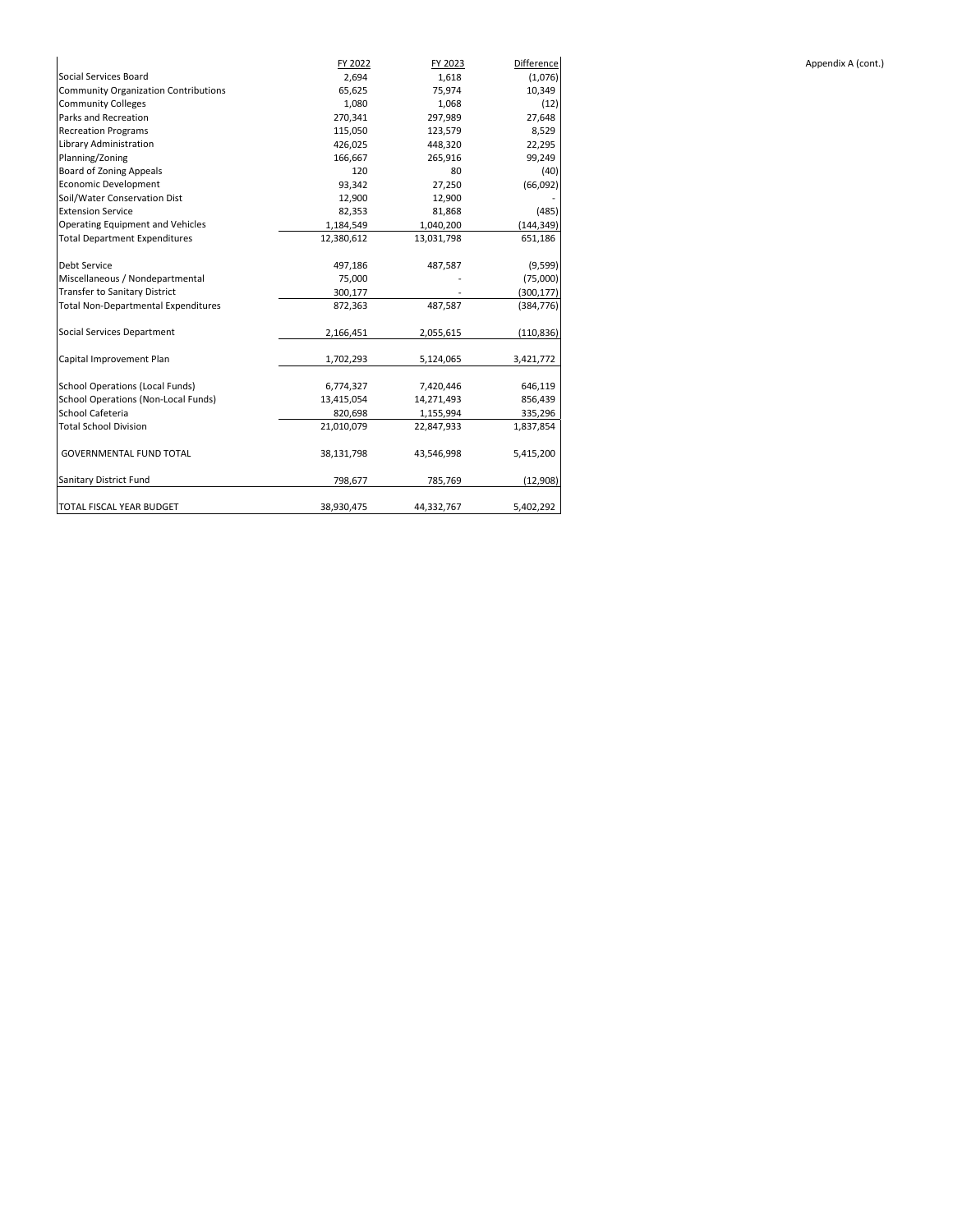### County of Amelia Appendix B Fee Schedule Adopted April 28, 2022 Effective July 1, 2022

| Department                     | Set by Local or State | Fee Description                                                                             | FY23 Fee                                                     |
|--------------------------------|-----------------------|---------------------------------------------------------------------------------------------|--------------------------------------------------------------|
| <b>Animal Control</b>          | Local                 | Impound / boarding                                                                          | \$10/day. \$15/pickup for second offense or higher.          |
| <b>Animal Control</b>          | Local                 | Quarantine                                                                                  | \$10/day                                                     |
| Animal Control                 | Local                 | Adoption                                                                                    | \$10/animal                                                  |
| <b>Building Inspections</b>    | Local                 | Residential - new construction - single family dwelling                                     | \$190 base fee plus \$0.30/sq. ft.                           |
| <b>Building Inspections</b>    | Local                 | Residential - new construction - garages and additions                                      | \$95 base fee plus \$0.20/sq. ft.                            |
| <b>Building Inspections</b>    | Local                 | Residential - new construction - porches, sheds                                             | \$85 base fee plus \$0.20/sq. ft.                            |
| <b>Building Inspections</b>    | Local                 | Residential - new construction - decks                                                      | \$65 base fee plus \$0.15/sq. ft.                            |
| <b>Building Inspections</b>    | Local                 | Residential - renovations - structural                                                      | \$95 base fee plus \$0.20/sq. ft.                            |
| <b>Building Inspections</b>    | Local                 | Residential - renovations - non-structural                                                  | \$95 base fee plus cost of trade permits                     |
| <b>Building Inspections</b>    | Local                 | Residential - handicap ramp for existing single family dwellings                            | Exempt from permit fee                                       |
| <b>Building Inspections</b>    | Local                 | Residential trade permit - plumbing                                                         | \$95                                                         |
| <b>Building Inspections</b>    | Local                 | Residential trade permit - electric                                                         | \$95                                                         |
| <b>Building Inspections</b>    | Local                 | Residential trade permit - HVAC                                                             | \$95                                                         |
| <b>Building Inspections</b>    | Local                 | Industrial Buildings - Modulars / Manufactured homes - doublewide and singlewide            | \$0.25/sq.ft. including porches and decks. \$190.00 minumum. |
| <b>Building Inspections</b>    | Local                 | Demolition                                                                                  | \$65                                                         |
| <b>Building Inspections</b>    | Local                 | Relocate structure                                                                          | \$190 plus trade permits                                     |
| <b>Building Inspections</b>    | Local                 | Swimming pool - in-ground                                                                   | \$190                                                        |
| <b>Building Inspections</b>    | Local                 | Swimming pool - above-ground                                                                | \$95                                                         |
| <b>Building Inspections</b>    | Local                 | Commercial - new construction and renovation - structural - under 1,000 sq. ft.             | \$250 base fee plus \$0.50/sq. ft.                           |
| <b>Building Inspections</b>    | Local                 | Commercial - new construction and renovation - structural - over 1,000 sq. ft.              | \$250 base fee plus \$0.75/sq. ft.                           |
| <b>Building Inspections</b>    | Local                 | Commercial - renovation - non-structural                                                    | \$250 base fee plus cost of trade permits                    |
| <b>Building Inspections</b>    | Local                 | Commercial trade permit - plumbing                                                          | \$190                                                        |
| <b>Building Inspections</b>    | Local                 | Commercial trade permit - electric                                                          | \$190                                                        |
| <b>Building Inspections</b>    | Local                 | Commercial trade permit - HVAC                                                              | \$190                                                        |
| <b>Building Inspections</b>    | Local                 | Commercial accessory structure                                                              | \$250 base fee plus \$0.30/sq. ft.                           |
| <b>Building Inspections</b>    | Local                 | Reinspection fee                                                                            | \$40                                                         |
| <b>Building Inspections</b>    | Local                 | Certificate of occupancy on existing buildings - amend or transfer permit                   | \$65                                                         |
|                                |                       | Certificate of occupancy on existing buildings - reinstate permit that has been voided or   |                                                              |
| <b>Building Inspections</b>    | Local                 | inactive 12 months or less                                                                  | \$65                                                         |
| <b>Building Inspections</b>    | Local                 | After hours inspection fee                                                                  | \$375                                                        |
| <b>Building Inspections</b>    | State                 | State Fee Levy                                                                              | 2% levy on all building permit fees                          |
| <b>Commissioner of Revenue</b> | Local                 | Land use application/re-application                                                         | \$10 every 6 years                                           |
| <b>Commissioner of Revenue</b> | Local                 | License tax - most motor vehicles                                                           | \$25/yr                                                      |
| <b>Commissioner of Revenue</b> | Local                 | License tax - motor home, trailer, or semi-trailer used as living quarters for human beings | \$25/yr                                                      |
| <b>Commissioner of Revenue</b> | Local                 | License tax - any bus: school, church, public, or private                                   | 25/yr                                                        |
| <b>Commissioner of Revenue</b> | Local                 | License tax - motorcycles, motor-scooters, and other motor vehicles of similar designs      | \$10/yr                                                      |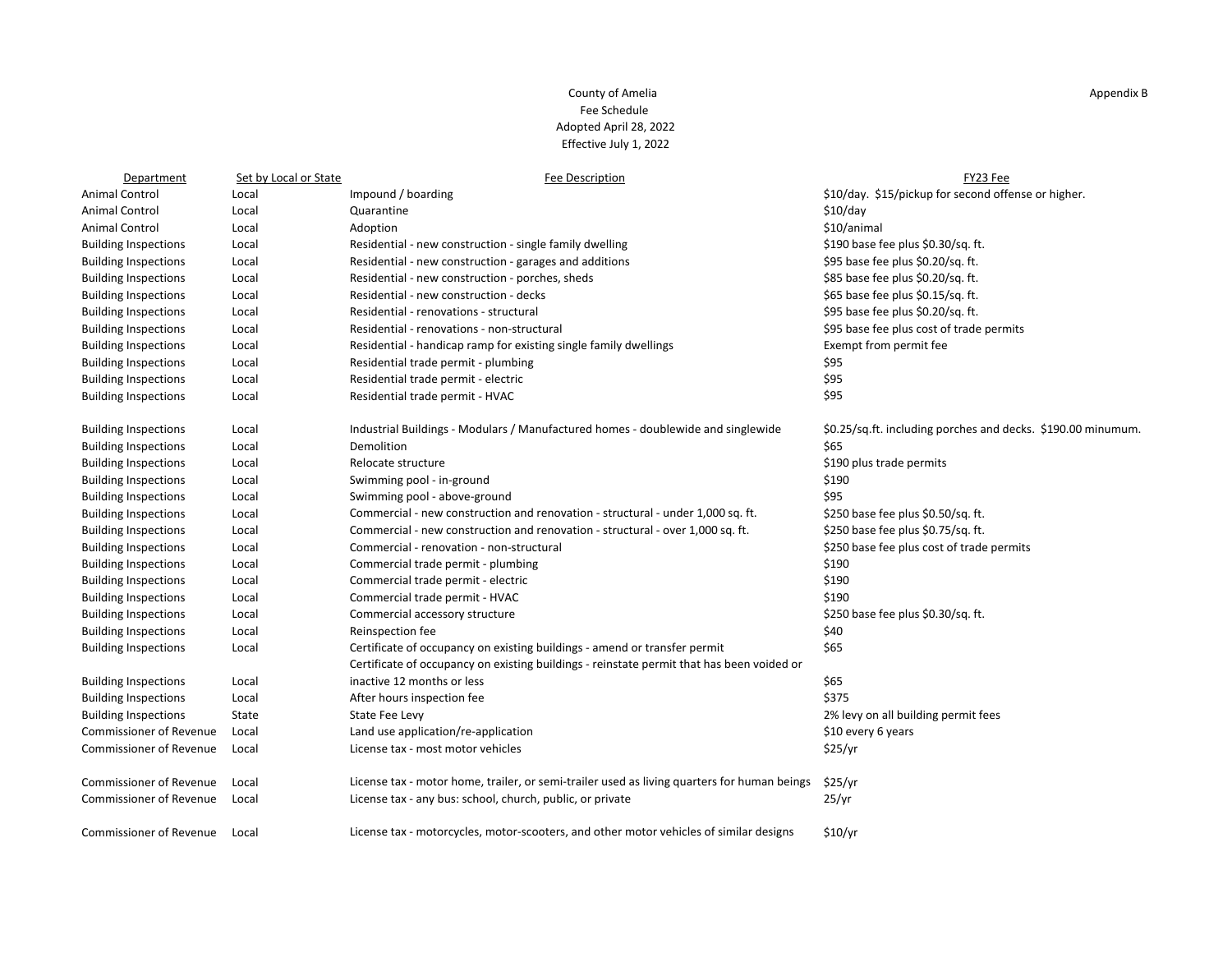| <b>Commissioner of Revenue</b><br><b>Commissioner of Revenue</b><br><b>Commissioner of Revenue</b> | Local<br>Local<br>Local | License tax - passenger vehicle, pickup, or panel truck of a member of the Armed Services \$10/yr<br>License tax - trailers and semi-trailers weighing over 1,500 pounds<br>License tax - trailers and semi-trailers weighing 1,500 pounds or less                                                                                                                                                                                                                                                                                                                                                                                                                            | \$10/yr<br>\$6.50/yr                                                                                                                                                                   |
|----------------------------------------------------------------------------------------------------|-------------------------|-------------------------------------------------------------------------------------------------------------------------------------------------------------------------------------------------------------------------------------------------------------------------------------------------------------------------------------------------------------------------------------------------------------------------------------------------------------------------------------------------------------------------------------------------------------------------------------------------------------------------------------------------------------------------------|----------------------------------------------------------------------------------------------------------------------------------------------------------------------------------------|
| <b>Commissioner of Revenue</b><br><b>Commissioner of Revenue</b>                                   | Local<br>Local          | License tax - one or two wheel trailer of a cradle, flatbed, or open pickup type which has a<br>body width not greater than the width of the motor vehicle to which it is to be attached at<br>any time of operation, and which is pulled or towed by a passenger car, station wagon,<br>pickup or panel truck, having an actual gross vehicle weight not exceeding 5,000 pounds,<br>and which is used for carrying property not exceeding 1,500 pounds at any one time<br>License tax - trailers designed exclusively to transport boats                                                                                                                                     | \$6.50/yr<br>\$6.50/yr                                                                                                                                                                 |
| Commissioner of Revenue Local                                                                      |                         | License tax - any motor vehicle, trailer, or semi-trailer upon which well drilling machinery<br>is attached and is permanently used for transporting such machinery                                                                                                                                                                                                                                                                                                                                                                                                                                                                                                           | \$25/yr                                                                                                                                                                                |
| <b>Commissioner of Revenue</b><br><b>Commissioner of Revenue</b>                                   | Local<br>Local          | License tax - specialized mobile equipment, which is a self-propelled motor vehicle<br>manufactured for a specific purpose, other than for the transportation of passengers or<br>property, which will be used on a job site. Its movement on a highway is incidental to the<br>purpose for which it is designed, and it can sustain highway speed of 40 m.p.h. or more<br>License tax - farm motor vehicle required to be licensed to operate on the public roads<br>and highways of the State of Virginia, whose gross weight is over 7,500 pounds, whose use<br>is exclusively for farm use and which have specially issued license plates from the DMV of<br>this vehicle | \$25/yr<br>\$25/yr                                                                                                                                                                     |
|                                                                                                    |                         | Business and Professional Occupation License - contractors and persons constructing for                                                                                                                                                                                                                                                                                                                                                                                                                                                                                                                                                                                       | \$0.08 per \$100 of gross receipts or an annual license fee of                                                                                                                         |
| <b>Commissioner of Revenue</b>                                                                     | Local                   | their own account for sale with annual gross receipts in excess of \$2,500<br>Business and Professional Occupation License - retailers with annual gross receipts in                                                                                                                                                                                                                                                                                                                                                                                                                                                                                                          | \$30, whichever is greater<br>\$0.10 per \$100 of gross receipts or an annual license fee of                                                                                           |
| <b>Commissioner of Revenue</b>                                                                     | Local                   | excess of $$2,500$<br>Business and Professional Occupation License - financial, real estate, and professional                                                                                                                                                                                                                                                                                                                                                                                                                                                                                                                                                                 | \$30, whichever is greater<br>\$0.25 per \$100 of gross receipts or an annual license fee of                                                                                           |
| <b>Commissioner of Revenue</b>                                                                     | Local                   | services with annual gross receipts in excess of \$2,500                                                                                                                                                                                                                                                                                                                                                                                                                                                                                                                                                                                                                      | \$30, whichever is greater                                                                                                                                                             |
| <b>Commissioner of Revenue</b>                                                                     | Local                   | Business and Professional Occupation License - repair, personal, and business services and<br>all other businesses and occupations not specifically listed or exempted in this orginance<br>or otherwise by law with annual gross receipts in excess of \$2,500                                                                                                                                                                                                                                                                                                                                                                                                               | \$0.18 per \$100 of gross receipts or an annual license fee of<br>\$30, whichever is greater                                                                                           |
|                                                                                                    |                         | Business and Professional Occupation License - wholesalers with annual gross receipts in                                                                                                                                                                                                                                                                                                                                                                                                                                                                                                                                                                                      |                                                                                                                                                                                        |
| <b>Commissioner of Revenue</b>                                                                     | Local                   | excess of \$2,500                                                                                                                                                                                                                                                                                                                                                                                                                                                                                                                                                                                                                                                             | \$.025 per \$100 of purchases in the preceding year<br>\$.09 per \$100 of gross receipts, not to exceed \$1,000 per year;<br>and for carnivals, circuses, and similar temporary public |
| <b>Commissioner of Revenue</b>                                                                     | Local                   | Business and Professional Occupation License - speedways operating at a permanent<br>location with annual gross receipts in excess of \$2,500<br>Business and Professional Occupation License - fortune tellers, clairvoyants, and                                                                                                                                                                                                                                                                                                                                                                                                                                            | entertainment events, \$1,000 for each performance held in<br>the County                                                                                                               |
| <b>Commissioner of Revenue</b>                                                                     | Local                   | practitioners of palmistry with annual gross receipts in excess of \$2,500                                                                                                                                                                                                                                                                                                                                                                                                                                                                                                                                                                                                    | \$.09 per \$100 of gross receipts, not to exceed \$1,000 per year                                                                                                                      |
| <b>Commissioner of Revenue</b>                                                                     | Local                   | Business and Professional Occupation License - massage parlors with annual gross receipts<br>in excess of \$2,500<br>Business and Professional Occupation License - itinerant merchants or peddlers with                                                                                                                                                                                                                                                                                                                                                                                                                                                                      | \$.09 per \$100 of gross receipts, not to exceed \$1,000 per year                                                                                                                      |
| <b>Commissioner of Revenue</b>                                                                     | Local                   | annual gross receipts in excess of \$2,500                                                                                                                                                                                                                                                                                                                                                                                                                                                                                                                                                                                                                                    | \$.05 per \$100 of gross receipts, not to exceed \$500 per year                                                                                                                        |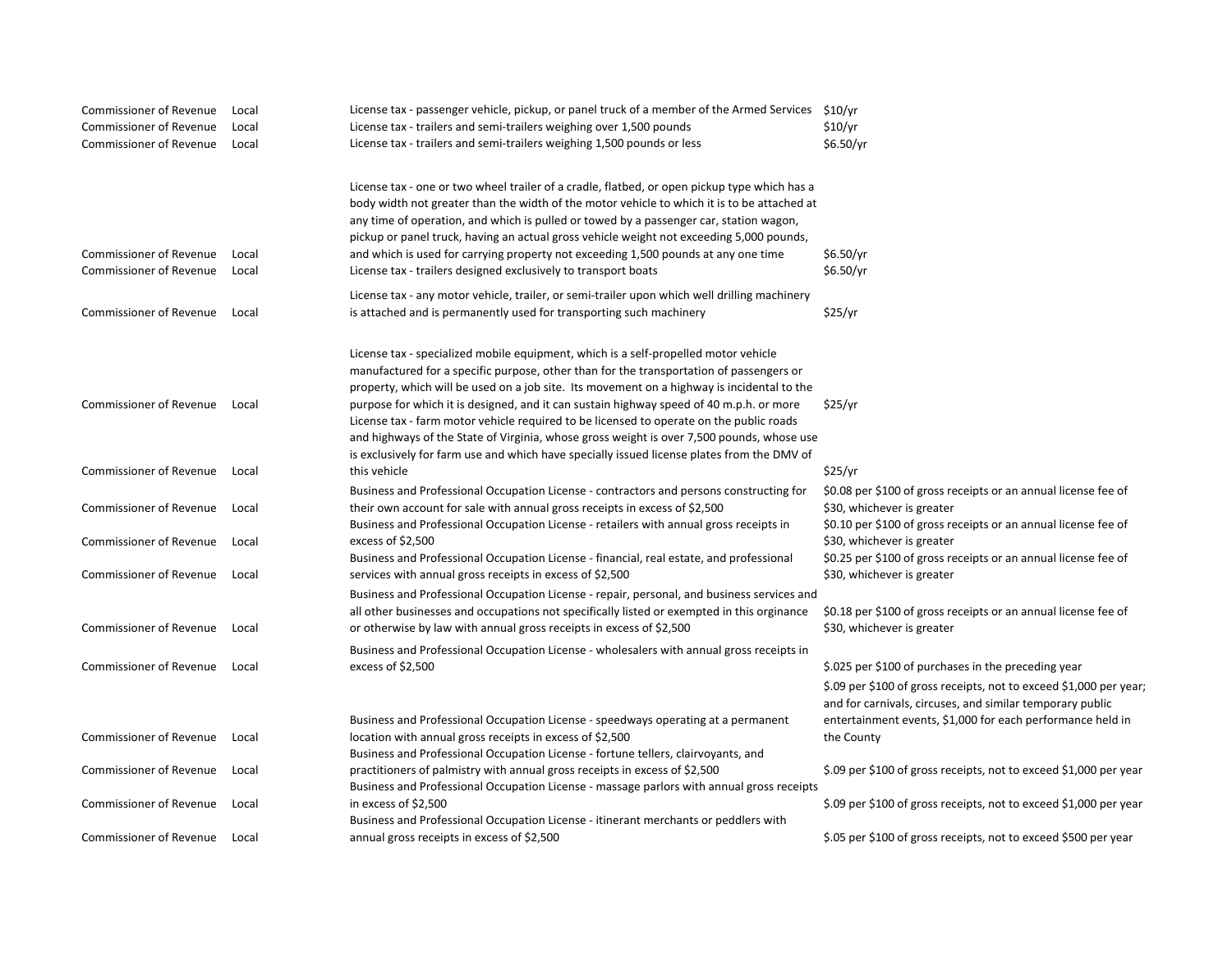|                                |       | Business and Professional Occupation License - photographers who have no place of         |                                                                  |
|--------------------------------|-------|-------------------------------------------------------------------------------------------|------------------------------------------------------------------|
| <b>Commissioner of Revenue</b> | Local | business in Virginia with annual gross receipts in excess of \$2,500                      | \$.09 per \$100 of gross receipts, not to exceed \$300 per year  |
|                                |       |                                                                                           | \$.10 per \$100 of retail sales or \$.025 per \$100 of wholesale |
|                                |       | Business and Professional Occupation License - direct sellers as defined in Section 58.1- | purchases in the preceding year, whichever is applicable, or     |
| <b>Commissioner of Revenue</b> | Local | 3719.1 of the Code of Virginia with total annual sales in excess of \$4,000               | an annual license fee of \$30, whichever is greater              |
| <b>Environmental Services</b>  | Local | Erosion and sediment control fees                                                         | \$750 base fee plus \$100/acre, rounded up to nearest acre       |
| Library                        | Local | Earbuds                                                                                   | \$1.25 per pair                                                  |
|                                |       |                                                                                           | Cover page free. First page \$2.00. Additional pages in the      |
| Library                        | Local | Faxes                                                                                     | same fax \$1.00 per page.                                        |
| Library                        | Local | Replacement of audiobook                                                                  | \$50.00                                                          |
| Library                        | Local | Replacement of computer games                                                             | \$30.00                                                          |
| Library                        | Local | Replacement of DVD - 1 or 2 discs in case                                                 | \$20.00                                                          |
| Library                        | Local | Replacement of DVD - 3 or more discs in case                                              | \$50.00                                                          |
| Library                        | Local | Replacement of hardback book                                                              | \$30.00                                                          |
| Library                        | Local | Replacement of magazine                                                                   | \$5.00                                                           |
| Library                        | Local | Replacement of manga                                                                      | \$15.00                                                          |
| Library                        | Local | Replacement of mass market paperback                                                      | \$10.00                                                          |
| Library                        | Local | Replacement of trade paperback                                                            | \$15.00                                                          |
| Library                        | Local | Lamination - card size                                                                    | \$1.00                                                           |
| Library                        | Local | Lamination - letter size                                                                  | \$2.00                                                           |
| Library                        | Local | Lamination - 2 ft x 2 ft section                                                          | \$5.00                                                           |
| Library                        | Local | Library card replacement                                                                  | \$1.00                                                           |
| Library                        | Local | Non-resident annual library account                                                       | \$25.00                                                          |
| Library                        | Local | Passport application acceptance                                                           | \$35.00                                                          |
| Library                        | Local | Printouts/Copies - Letter B&W                                                             | \$0.25                                                           |
| Library                        | Local | Printouts/Copies - Letter Color                                                           | \$0.35                                                           |
| Library                        | Local | Printouts/Copies - Legal B&W                                                              | \$0.35                                                           |
| Library                        | Local | Printouts/Copies - Legal Color                                                            | \$0.50                                                           |
| Library                        | Local | Printouts/Copies - Ledger B&W                                                             | \$0.50                                                           |
| Library                        | Local | Printouts/Copies - Ledger Color                                                           | \$0.75                                                           |
| Parks and Recreation           | Local | Admission - Adult - Basketball - Men - Fall                                               | \$1 per player per game. Age 8 and under are free.               |
| Parks and Recreation           | Local | Admission - Adult - Basketball - Men - Winter                                             | \$2 per player per game. Age 8 and under are free.               |
| Parks and Recreation           | Local | Admission - Youth - Football - Fall                                                       | \$5 per attendee per game. Age 8 and under are free.             |
| Parks and Recreation           | Local | Admission - Youth - Basketball - Winter                                                   | \$3 per attendee per game. Age 8 and under are free.             |
| Parks and Recreation           | Local | Athletic Programs - Adult - Basketball - Men - Fall                                       | \$450 per participating team                                     |
| Parks and Recreation           | Local | Athletic Programs - Adult - Basketball - Men - Winter                                     | \$450 per participating team                                     |
| Parks and Recreation           | Local | Athletic Programs - Adult - Softball - Church League - Spring                             | \$450 per participating team                                     |
| Parks and Recreation           | Local | Athletic Programs - Adult - Softball - Co-Ed - Summer                                     | \$450 per participating team                                     |
| Parks and Recreation           | Local | Athletic Programs - Adult - Softball - Men - Summer                                       | \$450 per participating team                                     |
| Parks and Recreation           | Local | Athletic Programs - Adult - Softball - Women - Summer                                     | \$450 per participating team                                     |
| Parks and Recreation           | Local | Athletic Programs - Adult - Volleyball - Women - Fall                                     | \$500 per participating team                                     |
| Parks and Recreation           | Local | Athletic Programs - Adult - Volleyball - Women - Winter                                   | \$500 per participating team                                     |
| Parks and Recreation           | Local | Athletic Programs - Youth - Baseball - Camp                                               | \$30 per player                                                  |
| Parks and Recreation           | Local | Athletic Programs - Youth - Basketball League - Co-Ed - Spring                            | \$40 per player                                                  |
| Parks and Recreation           | Local | Athletic Programs - Youth - Basketball Camp - Co-Ed - Two camps                           | \$40 per player per camp                                         |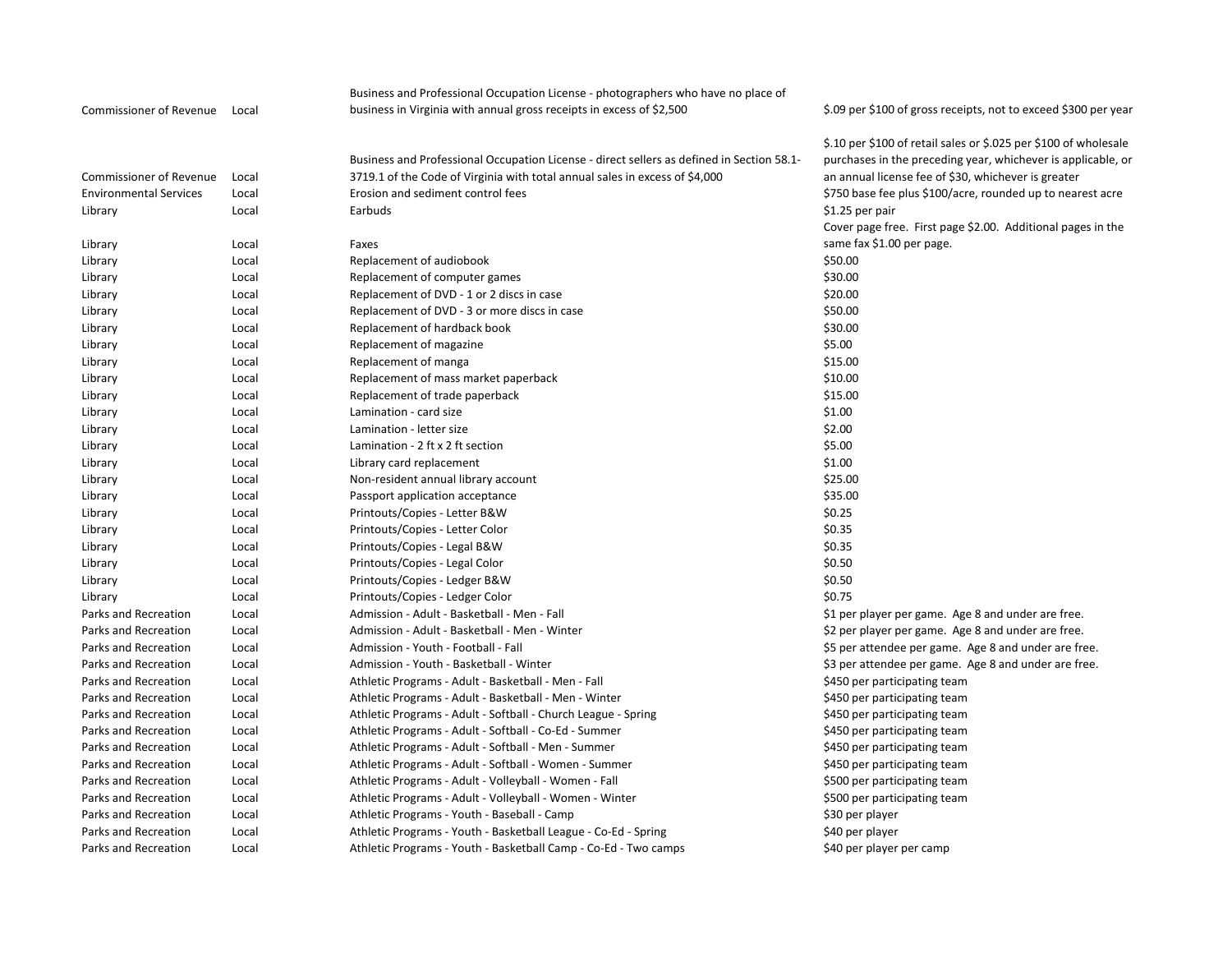| Parks and Recreation | Local | Athletic Programs - Youth - Basketball League - Co-Ed - Winter                             | \$85 per player                                            |
|----------------------|-------|--------------------------------------------------------------------------------------------|------------------------------------------------------------|
| Parks and Recreation | Local | Athletic Programs - Youth - Basketball Camp - Girls                                        | \$30 per player                                            |
| Parks and Recreation | Local | Athletic Programs - Youth - Cheerleading - Camp                                            | \$15 per player                                            |
| Parks and Recreation | Local | Athletic Programs - Youth - Cheerleading (Basketball) - Winter                             | \$85 per player                                            |
| Parks and Recreation | Local | Athletic Programs - Youth - Cheerleading (Football) - Fall                                 | \$85 per player                                            |
| Parks and Recreation | Local | Athletic Programs - Youth - Football - Camp                                                | \$15 per player                                            |
| Parks and Recreation | Local | Athletic Programs - Youth - Football - Fall                                                | \$85 per player                                            |
| Parks and Recreation | Local | Athletic Programs - Youth - Soccer (Indoor) - Winter                                       | \$25 per player                                            |
| Parks and Recreation | Local | Athletic Programs - Youth - Soccer (Outdoor) - Fall                                        | \$80 per player                                            |
| Parks and Recreation | Local | Athletic Programs - Youth - Soccer (Outdoor) - Spring                                      | \$80 per player                                            |
| Parks and Recreation | Local | Athletic Programs - Youth - Softball - Camp                                                | \$30 per player                                            |
| Parks and Recreation | Local | Athletic Programs - Youth - Softball - Fall                                                | \$60 per player                                            |
| Parks and Recreation | Local | Athletic Programs - Youth - Softball - Spring                                              | \$85 per player                                            |
| Parks and Recreation | Local | Athletic Programs - Youth - Tennis - Camp                                                  | \$30 per player                                            |
| Parks and Recreation | Local | Athletic Programs - Youth - Volleyball - Two camps                                         | \$30 per player per camp                                   |
| Parks and Recreation | Local | Athletic Programs - Youth - Volleyball - Winter                                            | \$85 per player                                            |
| Parks and Recreation | Local | Athletic Programs - Youth - Volleyball - Summer                                            | \$40 per player                                            |
| Parks and Recreation | Local | Athletic Programs - Youth - Wrestling - Winter                                             | \$85 per player                                            |
| Parks and Recreation | Local | Athletic Programs - Youth - Wrestling - Summer                                             | \$40 per player                                            |
| Parks and Recreation | Local | Athletic Programs - Youth/Adult - Pickleball - Camp                                        | \$10 per player                                            |
| Parks and Recreation | Local | Athletic Programs - Youth/Adult - Pickleball - Year-round                                  | \$1 per player per day. Age 13 and under are free.         |
| Parks and Recreation | Local | Athletic Programs - Youth/Adult - Pickleball - Use of Court (JPP) - Annual Membership      | \$30 per player per year                                   |
| Parks and Recreation | Local | Athletic Programs - Youth/Adult - Pickleball - Use of Court (JPP) - Daily Use              | \$1 per player                                             |
| Parks and Recreation | Local | Athletic Programs - Youth/Adult - Tennis - Use of Court (JPP) - Annual Membership          | \$30 per player per year                                   |
| Parks and Recreation | Local | Events - Community - Craft Show                                                            | \$25 vendor fee per spot                                   |
| Parks and Recreation | Local | Events - Community - Yard Sale                                                             | \$25 per spot (optional \$10 table and 2 chair rental fee) |
| Parks and Recreation | Local | Exercise Programs - Adult - TNT Class                                                      | \$30 when conducted by certified trainer                   |
| Parks and Recreation | Local | Exercise Programs - Youth/Adult - Reboot! Sportsbackers Exercise Class                     | Free                                                       |
| Parks and Recreation | Local | Exercise Programs - Youth/Adult - Walking                                                  | Free - Gym open Mon - Fri 7am - 11am.                      |
| Parks and Recreation | Local | Exercise Programs - Youth/Adult - Weight Room - Daily Use                                  | \$1 per day. Ages 14+ only.                                |
| Parks and Recreation | Local | Exercise Programs - Youth/Adult - Weight Room - Weekly Use                                 | \$3 per week. Ages 14+ only.                               |
| Parks and Recreation | Local | Exercise Programs - Youth/Adult - Weight Room - Monthly Use                                | \$10 per month. Ages 14+ only.                             |
| Parks and Recreation | Local | Exercise Programs - Youth/Adult - Weight Room - Year-Round Use                             | \$30 per year. Ages 14+ only.                              |
| Parks and Recreation | Local | Facility Use - Community - Chair Rental                                                    | \$50 facility fee                                          |
| Parks and Recreation | Local | Facility Use - Community - Table Rental                                                    | \$50 facility fee                                          |
|                      |       | Facility Use - Community - Full Day Rental of Entire War Memorial Building or Amelia       |                                                            |
| Parks and Recreation | Local | County softball/baseball/soccer/football fields                                            | \$300 per day                                              |
| Parks and Recreation | Local | Facility Use - Community - Partial Day Rental of the Gym (4 hours)                         | $$100$ per 4 day                                           |
|                      |       | Facility Use - Community - Non-profit Rentals (churches, schools, government entities, and |                                                            |
| Parks and Recreation | Local | head start activities)                                                                     | Free                                                       |
|                      |       | Facility Use - Community - Partial Day Rental of the building (5 hours - 3 hours of use, 1 |                                                            |
|                      |       | hour to setup, 1 hour to clean-up. Example: birthday and graduation party, baby/bridal     |                                                            |
| Parks and Recreation | Local | shower, etc)                                                                               | \$100 per day                                              |
| Parks and Recreation | Local | Senior Citizen Program - Adult - Senior Citizen Activities                                 | \$5 per person per activity                                |
| Parks and Recreation | Local | Senior Citizen Program - Adult - Weight Room age 55+                                       | Free                                                       |
| Planning             | Local | Zoning Permit for business license                                                         | \$25                                                       |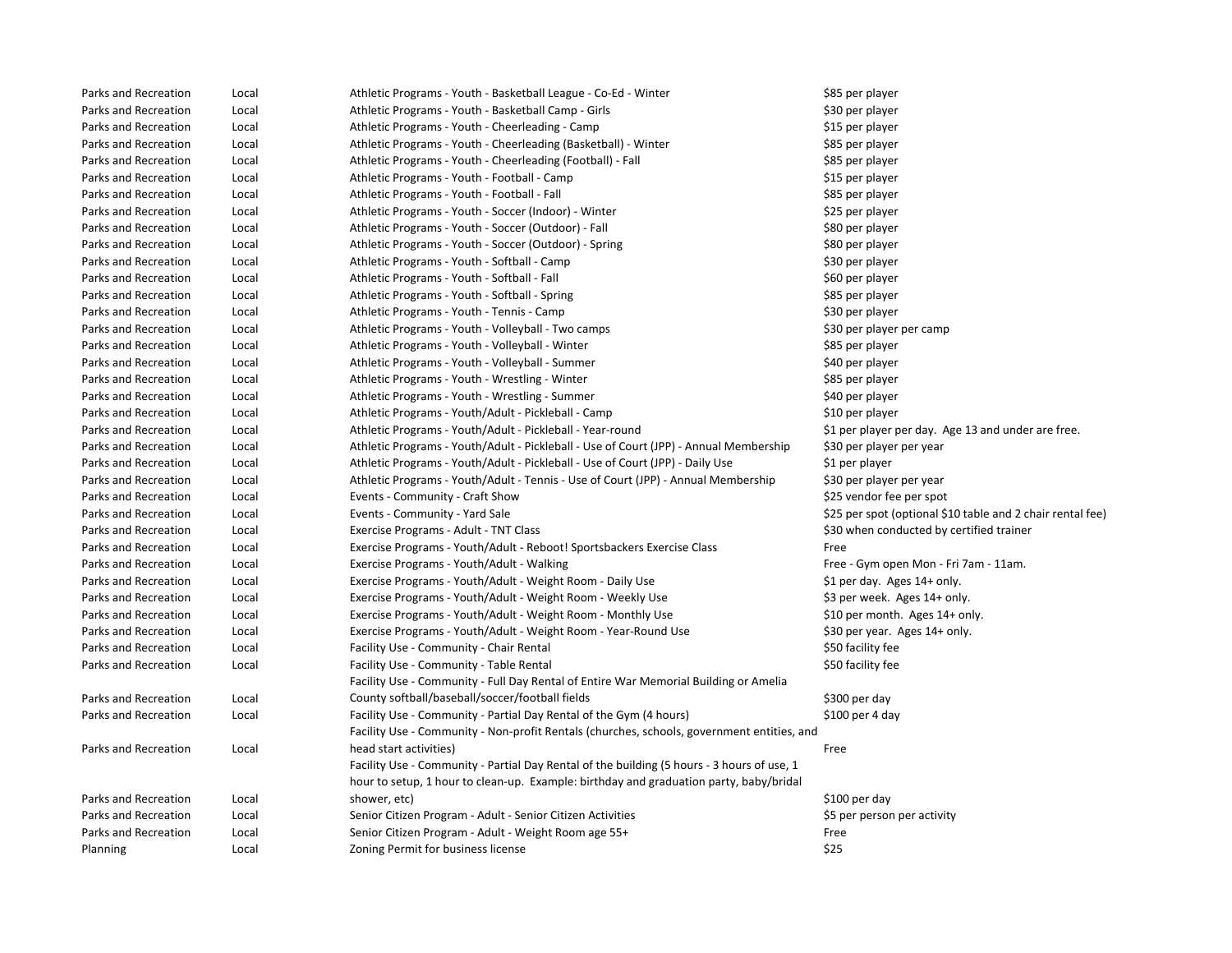| Planning            | Local | Rezoning request                                                                                | \$300                                                                                                                                                                                                                                            |
|---------------------|-------|-------------------------------------------------------------------------------------------------|--------------------------------------------------------------------------------------------------------------------------------------------------------------------------------------------------------------------------------------------------|
| Planning            | Local | Appeal to Board of Zoning Appeals                                                               | \$300                                                                                                                                                                                                                                            |
| Planning            | Local | Special Exception permit                                                                        | \$300                                                                                                                                                                                                                                            |
| Planning            | Local | Conditional rezoning request                                                                    | \$500 base fee plus \$25 per acre                                                                                                                                                                                                                |
| Planning            | Local | Minor and major subdivisions                                                                    | \$250 base fee plus \$25/lot                                                                                                                                                                                                                     |
| Planning            | Local | Plat - family cut                                                                               | \$25                                                                                                                                                                                                                                             |
| Planning            | Local | Plat - single cut                                                                               | \$50                                                                                                                                                                                                                                             |
| Planning            | Local | Plat - boundary line adjustment                                                                 | \$25                                                                                                                                                                                                                                             |
| Planning            | Local | Plat - resurvey                                                                                 | \$25                                                                                                                                                                                                                                             |
| Planning            | Local | Plat - easement                                                                                 | \$25                                                                                                                                                                                                                                             |
| Planning            | Local | Site plan - 1st submittal                                                                       | \$300                                                                                                                                                                                                                                            |
| Planning            | Local | Site plan - resubmittal                                                                         | \$25                                                                                                                                                                                                                                             |
| Planning            | Local | Sign permit                                                                                     | \$25                                                                                                                                                                                                                                             |
| <b>Public Works</b> | Local | Use of County Park                                                                              | \$25/day                                                                                                                                                                                                                                         |
| <b>Public Works</b> | Local | Use of Courthouse Square                                                                        | \$25/day                                                                                                                                                                                                                                         |
| <b>Public Works</b> | Local | <b>EDA Park Sign Advertising</b>                                                                | \$50 initial setup then \$25/week or \$75/month                                                                                                                                                                                                  |
|                     |       |                                                                                                 | \$5 first 10 pages plus \$0.50/page over 10 pages. Searches                                                                                                                                                                                      |
|                     |       |                                                                                                 | over 30 minutes rounded up to the nearest quarter hour and                                                                                                                                                                                       |
| Sheriff             | Local | Copies of documentation or recordings                                                           | billed at researcher's hourly rate.                                                                                                                                                                                                              |
|                     |       |                                                                                                 | Free for time spent under 30 mins. Greater than 30 mins                                                                                                                                                                                          |
|                     |       |                                                                                                 | rounded up to the nearest quarter hour and billed at                                                                                                                                                                                             |
| Sheriff             | Local | Copies of audio/visual recordings                                                               | researcher's hourly rate.                                                                                                                                                                                                                        |
| Sheriff             | Local | Address marker signs                                                                            | \$15 per sign                                                                                                                                                                                                                                    |
| Treasurer           | Local | Dog tag - Lifetime spayed/neutered                                                              | \$20                                                                                                                                                                                                                                             |
| Treasurer           | Local | Dog tag - Lifetime not spayed/neutered                                                          | \$40                                                                                                                                                                                                                                             |
| Treasurer           | Local | Dog tag - spayed/neutered                                                                       | \$5                                                                                                                                                                                                                                              |
| Treasurer           | Local | Dog tag - not spayed/neutered                                                                   | \$10                                                                                                                                                                                                                                             |
| Treasurer           | Local | Kennel tag - up to 20 dogs                                                                      | \$35                                                                                                                                                                                                                                             |
| Treasurer           | Local | Kennel tag - 21 - 50 dogs                                                                       | \$50                                                                                                                                                                                                                                             |
| Treasurer           | Local | <b>Bad Check Fee</b>                                                                            | \$35                                                                                                                                                                                                                                             |
| Treasurer           | Local | Collection Fee (charged on accounts sent to collection agency)                                  | \$20                                                                                                                                                                                                                                             |
| Treasurer           | State | DMV Stop Fee                                                                                    | \$25                                                                                                                                                                                                                                             |
|                     |       |                                                                                                 | \$150. Should the County determine that any water and sewer<br>drawing submitted require review and comment by outside<br>professionals, the County shall charge a fee for the review in<br>the amount of direct cost of the review plus 10% for |
| Utilities           | Local | Service Application Fee                                                                         | administrative handling by County staff.                                                                                                                                                                                                         |
| Utilities           | Local | Copy charge - ordinances                                                                        | \$10/copy                                                                                                                                                                                                                                        |
| Utilities           | Local | Copy charge - construction specifiications and standards                                        | \$15/copy                                                                                                                                                                                                                                        |
|                     |       | Facility Fee - Water - Class I - Residential Customers and Class II - all others: 5/8 inch, 1   |                                                                                                                                                                                                                                                  |
| Utilities           | Local | ERU per unit                                                                                    | \$3,000                                                                                                                                                                                                                                          |
|                     |       | Facility Fee - Water - Class I - Residential Customers and Class II - all others: 3/4 inch, 1   |                                                                                                                                                                                                                                                  |
| <b>Utilities</b>    | Local | ERU per unit                                                                                    | \$3,000                                                                                                                                                                                                                                          |
|                     |       | Facility Fee - Water - Class I - Residential Customers and Class II - all others: 1 inch, 2 ERU |                                                                                                                                                                                                                                                  |
| <b>Utilities</b>    | Local | per unit                                                                                        | \$6,000                                                                                                                                                                                                                                          |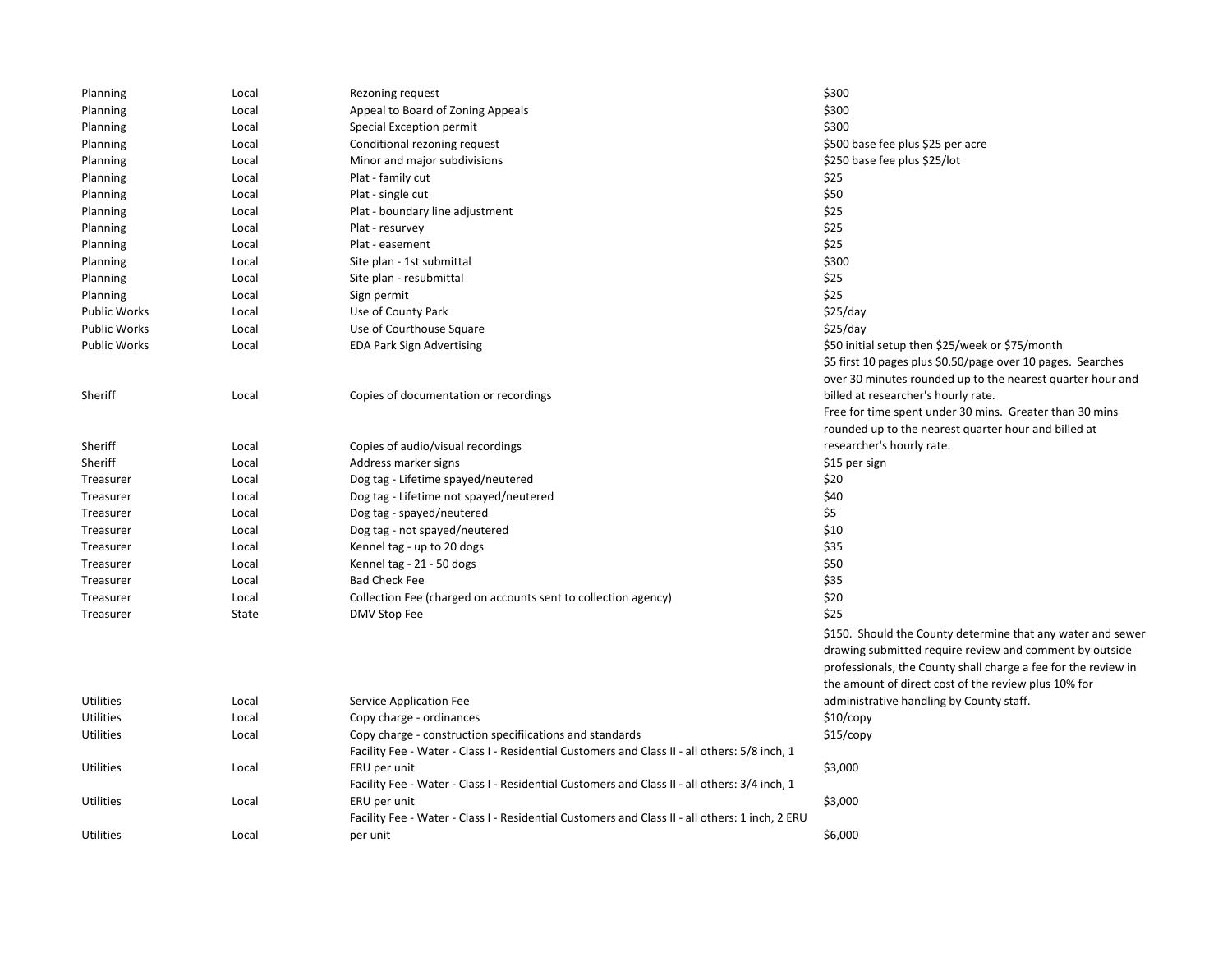|           |       | Facility Fee - Water - Class I - Residential Customers and Class II - all others: 1.5 inch, 5 ERU                                          |                                               |
|-----------|-------|--------------------------------------------------------------------------------------------------------------------------------------------|-----------------------------------------------|
| Utilities | Local | per unit                                                                                                                                   | \$15,000                                      |
|           |       | Facility Fee - Water - Class I - Residential Customers and Class II - all others: 2 inch, 8 ERU                                            |                                               |
| Utilities | Local | per unit                                                                                                                                   | \$24,000                                      |
|           |       | Facility Fee - Water - Class I - Residential Customers and Class II - all others: 3 inch, 16 ERU                                           |                                               |
| Utilities | Local | per unit                                                                                                                                   | \$48,000                                      |
|           |       | Facility Fee - Water - Class I - Residential Customers and Class II - all others: 4 inch, 25 ERU                                           |                                               |
| Utilities | Local | per unit                                                                                                                                   | \$75,000                                      |
|           |       | Facility Fee - Water - Class I - Residential Customers and Class II - all others: 6 inch, 50 ERU                                           |                                               |
| Utilities | Local | per unit                                                                                                                                   | \$150,000                                     |
|           |       | Facility Fee - Water - Class I - Residential Customers and Class II - all others: 8 inch, 80 ERU                                           |                                               |
| Utilities | Local | per unit                                                                                                                                   | \$240,000                                     |
| Utilities | Local | Facility Fee - Water - Fire sprinkler systems                                                                                              | 50% of the facility fee                       |
|           |       | Facility Fee - Sewer - Class I - Residential Customers and Class II - all others: 5/8 inch, 1 ERU                                          |                                               |
| Utilities | Local | per unit                                                                                                                                   | \$4,000                                       |
|           |       | Facility Fee - Sewer - Class I - Residential Customers and Class II - all others: 3/4 inch, 1 ERU                                          |                                               |
| Utilities | Local | per unit                                                                                                                                   | \$4,000                                       |
|           |       | Facility Fee - Sewer - Class I - Residential Customers and Class II - all others: 1 inch, 2 ERU                                            |                                               |
| Utilities | Local | per unit                                                                                                                                   | \$8,000                                       |
|           |       | Facility Fee - Sewer - Class I - Residential Customers and Class II - all others: 1.5 inch, 5 ERU                                          |                                               |
| Utilities | Local | per unit                                                                                                                                   | \$20,000                                      |
|           |       | Facility Fee - Sewer - Class I - Residential Customers and Class II - all others: 2 inch, 8 ERU                                            |                                               |
| Utilities | Local | per unit                                                                                                                                   | \$32,000                                      |
|           |       | Facility Fee - Sewer - Class I - Residential Customers and Class II - all others: 3 inch, 16 ERU                                           |                                               |
| Utilities | Local | per unit                                                                                                                                   | \$64,000                                      |
|           |       | Facility Fee - Sewer - Class I - Residential Customers and Class II - all others: 4 inch, 25 ERU                                           |                                               |
| Utilities | Local | per unit                                                                                                                                   | \$100,000                                     |
|           |       | Facility Fee - Sewer - Class I - Residential Customers and Class II - all others: 6 inch, 50 ERU                                           |                                               |
| Utilities | Local | per unit                                                                                                                                   | \$200,000                                     |
|           |       |                                                                                                                                            |                                               |
|           |       | Facility Fee - Sewer - Class I - Residential Customers and Class II - all others: 8 inch, 80 ERU                                           | \$320,000                                     |
| Utilities | Local | per unit                                                                                                                                   |                                               |
|           |       | Base charge - Class I - Residential customers and Class II - all others: 5/8 inch, 1 ERU per                                               |                                               |
| Utilities | Local | unit                                                                                                                                       | \$9/month for water, \$12/month for sewer     |
|           |       | Base charge - Class I - Residential customers and Class II - all others: 3/4 inch, 1.5 ERU per                                             |                                               |
| Utilities | Local | unit                                                                                                                                       | \$13.50/month for water, \$18/month for sewer |
|           |       | Base charge - Class I - Residential customers and Class II - all others: 1 inch, 2.5 ERU per                                               |                                               |
| Utilities | Local | unit                                                                                                                                       | \$22.50/month for water, \$30/month for sewer |
|           |       | Base charge - Class I - Residential customers and Class II - all others: 1.5 inch, 5 ERU per                                               |                                               |
| Utilities | Local | unit                                                                                                                                       | \$45/month for water, \$60/month for sewer    |
|           |       |                                                                                                                                            |                                               |
| Utilities | Local | Base charge - Class I - Residential customers and Class II - all others: 2 inch, 8 ERU per unit \$72/month for water, \$96/month for sewer |                                               |
|           |       | Base charge - Class I - Residential customers and Class II - all others: 3 inch, 16 ERU per                                                |                                               |
| Utilities | Local | unit                                                                                                                                       | \$144/month for water, \$192/month for sewer  |
|           |       | Base charge - Class I - Residential customers and Class II - all others: 4 inch, 25 ERU per                                                |                                               |
| Utilities | Local | unit                                                                                                                                       | \$225/month for water, \$300/month for sewer  |